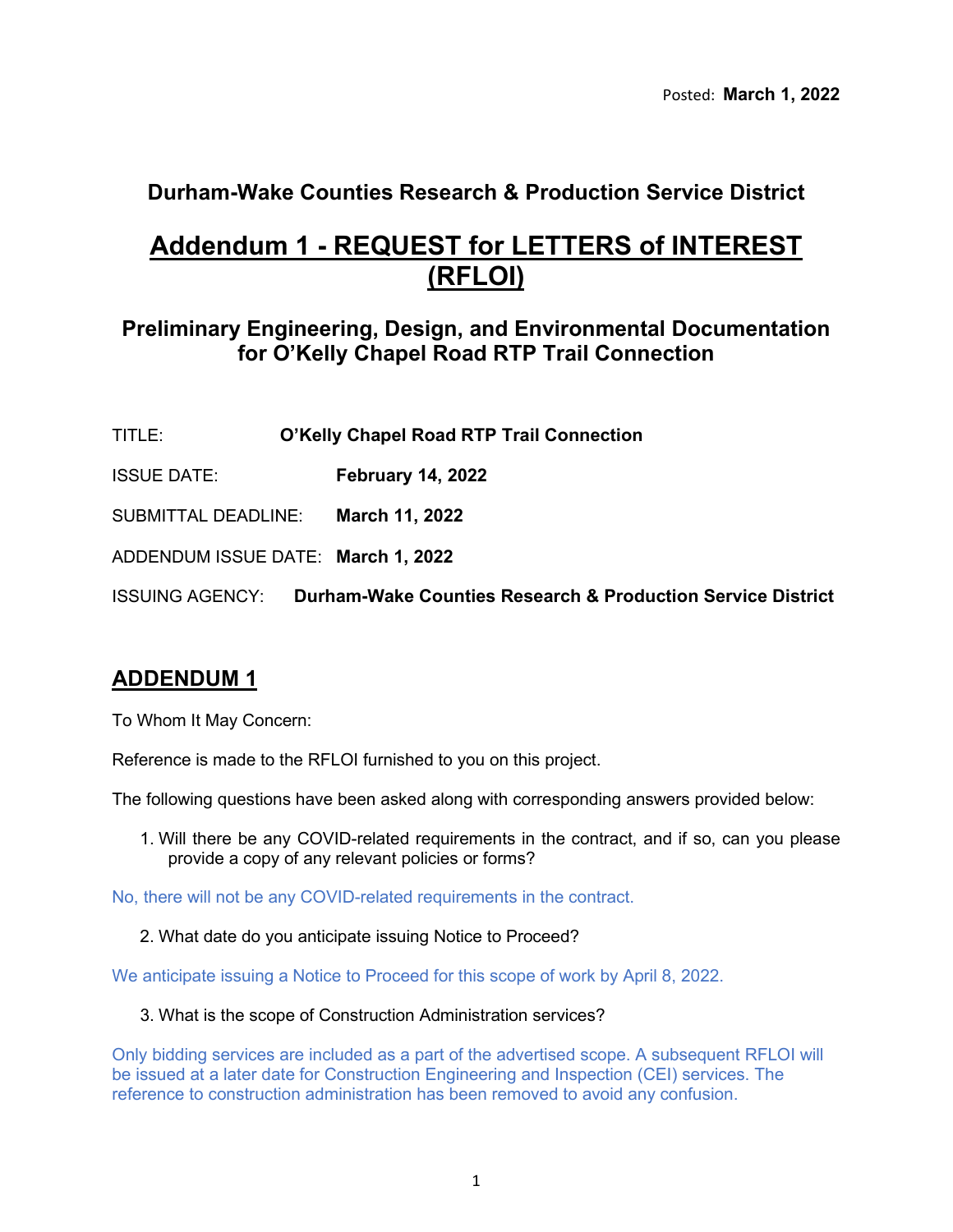## **Durham-Wake Counties Research & Production Service District**

# **REQUEST for LETTERS of INTEREST (RFLOI)**

### **Preliminary Engineering, Design, and Environmental Documentation for O'Kelly Chapel Road RTP Trail Connection**

- TITLE: **O'Kelly Chapel Road RTP Trail Connection**
- ISSUE DATE: **February 14, 2022**

SUBMITTAL DEADLINE: **March 11, 2022**

ISSUING AGENCY: **Durham-Wake Counties Research & Production Service District**

## **SYNOPSIS**

**SUBCONSULTANTS ARE PERMITTED UNDER THIS CONTRACT.**

**This contract shall be partially reimbursed with Federal-aid funding through the North Carolina Department of Transportation (hereinafter referred to as the Department). The solicitation, selection, and negotiation of a contract shall be conducted in accordance with all Department requirements and guidelines.**

**The primary and/or subconsultant firm(s)** (*if Subconsultants are allowed under this RFLOI*) **shall be pre-qualified by the Department to perform ANY COMBINATION of the Discipline Codes listed below for the Durham-Wake Counties Research & Production Service District. Discipline Codes required are:**

- **024 – Bridges – Spans Under 200'**
- **032 – Categorical Exclusions**
- **070 – Erosion and Sediment Control**
- **132 – Landscape and Streetscape Design**
- **155 – Pavement Markings Plans**
- **171 – Public Involvement**
- **207 – Signal Design**
- **235 – SUE**
- **243 – Threatened and Endangers Species Study and Surveys**
- **269 – Urban Roadway Design**
- **295 – Structure Foundation Investigation and Design**
- **270 – Utility Coordination**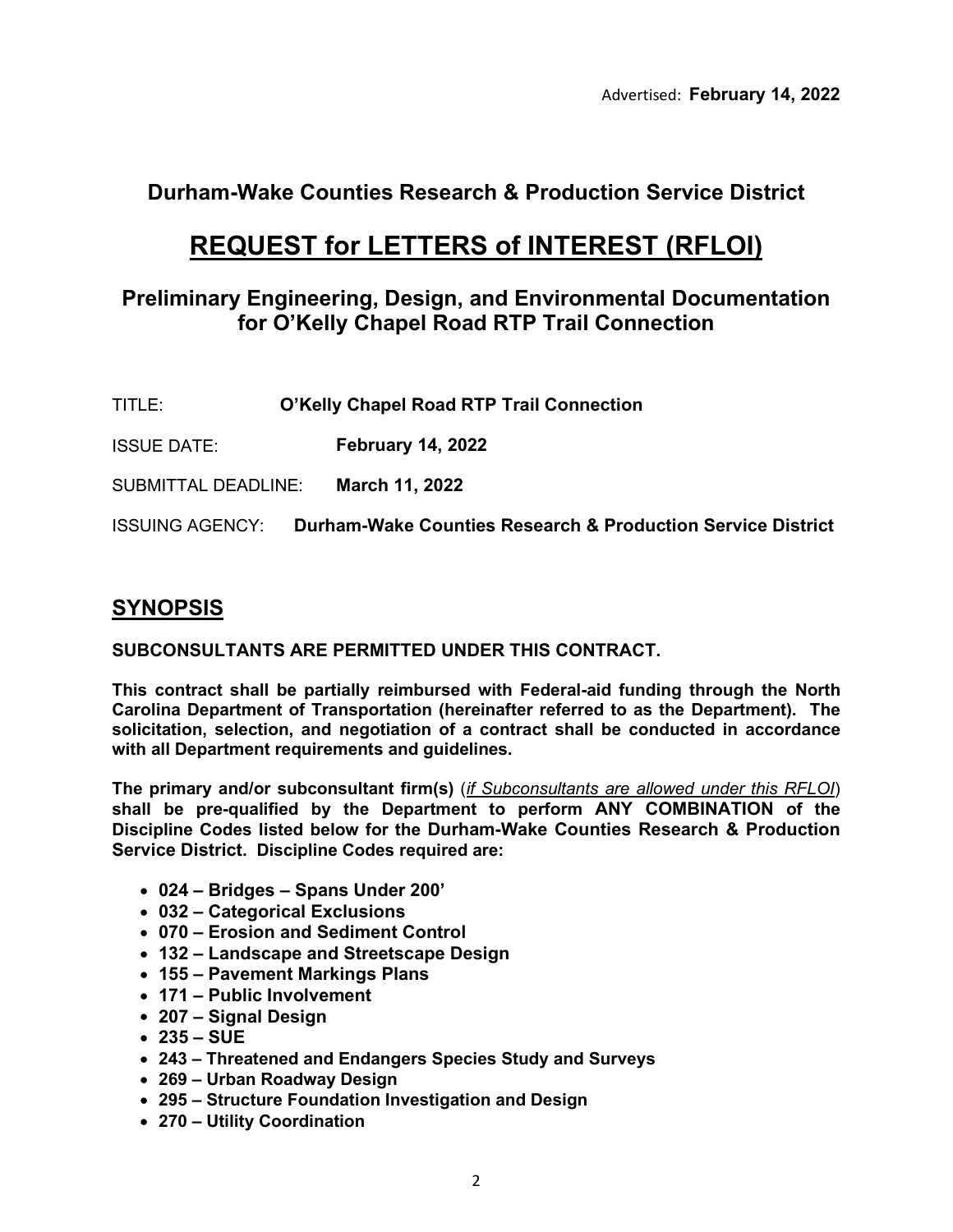- **280 – Wetland and Stream Delineation**
- **287 – Wetland, Stream, and Buffer Permitting**
- **316 – Multi-Use Trail Design, Survey, and Layout**
- **360 – Topographic Survey**
- **434 – Tier II Complete Hydrologic and Hydraulic Design**

**WORK CODES for each primary and/or subconsultant firm(s) (***if Subconsultants are allowed under this RFLOI***) SHALL be listed on the respective RS-2 FORMS (see section 'SUBMISSION ORGANIZATION AND INFORMATION REQUIREMENTS').**

This RFLOI is to solicit responses (LETTERS of INTEREST, or LOIs) from qualified firms to provide professional consulting services to:

**Complete all necessary surveying, planning, engineering, and design required to construct approximately 1,000 linear feet of greenway trail along O'Kelly Chapel Rd from Louis Stephens Dr in Research Triangle Park (RTP) to the CSX railroad tracks, where the Town of Cary sidewalk network currently terminates.**

Electronic LOIs should be submitted in .pdf format using software such as Adobe, CutePDF PDF Writer, Docudesk deskPDF, etc.

LOIs SHALL be received **ELECTRONICALLY no later than 3:00 PM, March 11, 2022.**

### **The address for electronic deliveries is:** *crayton@rtp.org*

#### **LOIs received after this deadline will not be considered.**

Except as provided below any firm wishing to be considered must be properly registered with the Office of the Secretary of State and with the North Carolina Board of Examiners for Engineers and Surveyors. Any firm proposing to use corporate subsidiaries or subcontractors must include a statement that these companies are properly registered with the North Carolina Board of Examiners for Engineers and Surveyors and/or the NC Board for Licensing of Geologists. The Engineers performing the work and in responsible charge of the work must be registered Professional Engineers in the State of North Carolina and must have a good ethical and professional standing. It will be the responsibility of the selected private firm to verify the registration of any corporate subsidiary or subcontractor prior to submitting a Letter of Interest. Firms which are not providing engineering services need not be registered with the North Carolina Board of Examiners for Engineers and Surveyors. Some of the services being solicited may not require a license. It is the responsibility of each firm to adhere to all laws of the State of North Carolina.

The firm must have the financial ability to undertake the work and assume the liability. The selected firm(s) will be required to furnish proof of Professional Liability insurance coverage in the minimum amount of \$1,000,000.00. The firm(s) must have an adequate accounting system to identify costs chargeable to the project.

### **SCOPE OF WORK**

The **Durham-Wake Counties Research & Production Service District**, a tax district coterminous with Research Triangle Park and administered by the Research Triangle Foundation of North Carolina, is soliciting proposals for the services of a firm/team for the following contract scope of work: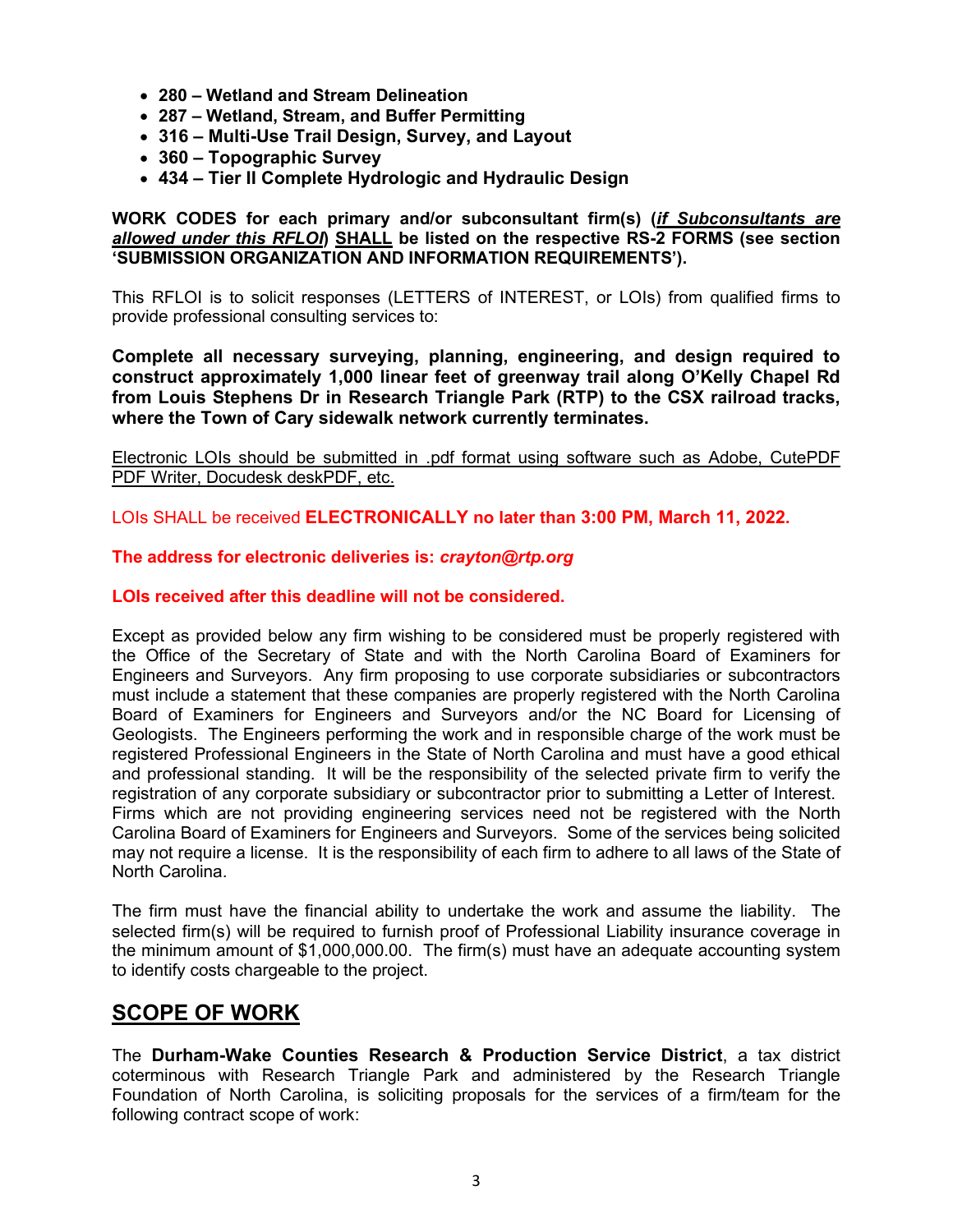**Complete all necessary preliminary engineering work (including surveying, planning, engineering, and design) required to construct approximately 1,000 linear feet of greenway trail along O'Kelly Chapel Rd from Louis Stephens Dr in Research Triangle Park (RTP) to the CSX railroad tracks, where the Town of Cary sidewalk network currently terminates. This work also includes applicable planning, design, and signal and intersection design work required to provide a new crosswalk connection to the existing RTP trail network located across Louis Stephens Dr at the intersection of Louis Stephens Dr, Little Dr, and O'Kelly Chapel Rd. (A project area map is included as an appendix to this document.)**

**The selected consultant will provide engineering, design, and technical services associated with the following project elements:**

- Complete any necessary field surveying and documentation
- Identify any utility conflicts and arrange for any necessary relocation required to accommodate the project (if any)
- Develop preliminary and final design plans
	- Coordinate necessary NCDOT reviews and approvals at each plan phase
- Complete environmental documentation and review required for compliance with the National Environmental Policy Act (NEPA)
- Develop an Engineer's Estimate
- Obtain all required permits and approvals
- Develop bid documents and provide bidding services

**The project will result in the completion of a final plans, specifications, and estimates (PS&E) package for formal bid advertisement. All plans must comply with applicable NCDOT standards and specifications, and the final greenway design must comply with**  the AASHTO Guide for the Development of Bicycle Facilities (2012, 4<sup>th</sup> edition).

### **PROPOSED CONTRACT TIME: Six (6) months**

### **PROPOSED CONTRACT PAYMENT TYPE: Lump Sum**

### **SUBMITTAL REQUIREMENTS**

All LOIs are limited to **fifteen** (**15**) pages (RS-2 forms are not included in the page count) inclusive of the cover sheet and shall be typed on 8-1/2" x 11" sheets, single-spaced, one-sided.

*Fold out pages are not allowed. In order to reduce costs and to facilitate recycling; binders, dividers, tabs, etc. are prohibited. One staple in the upper left-hand corner is preferred.*

LOIs containing more than **fifteen** (**15**) pages will not be considered.

### *LOIs must be submitted exclusively electronically in .pdf format.*

**Firms submitting LOIs are encouraged to carefully check them for conformance to the requirements stated above. If LOIs do not meet ALL of these requirements they will be disqualified. No exception will be granted.**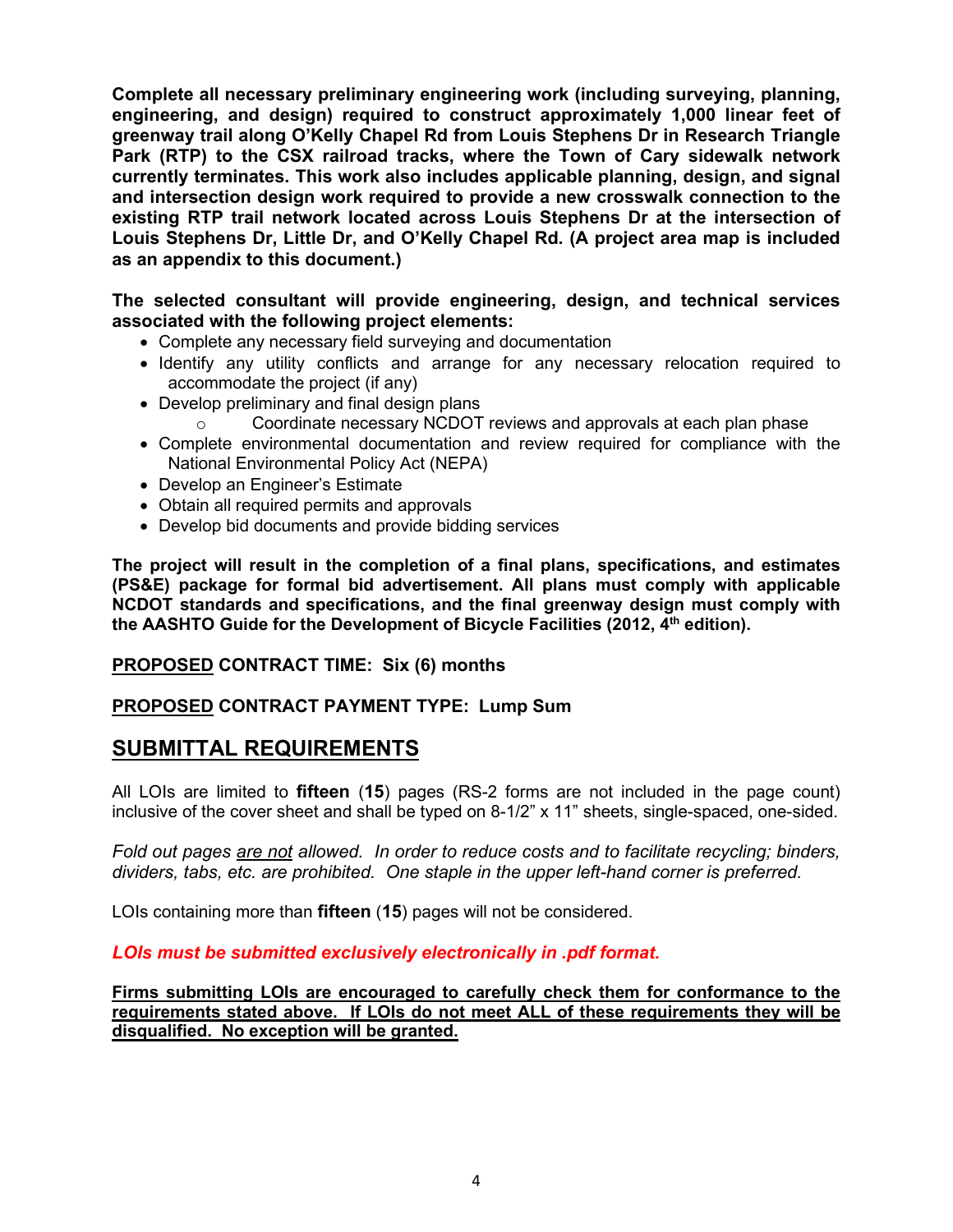## **SELECTION PROCESS**

Following is a general description of the selection process:

- The LGA's Selection Committee will review all qualifying LOI submittals.
- For Limited Services Contracts (On-Call type contracts), the LGA's Selection Committee MAY, at the LGA's discretion, choose any number of firms to provide the services being solicited.
- For Project-Specific Contracts (non-On-Call type contracts), the LGA's Selection Committee MAY, at the LGA's discretion, shortlist a minimum of three (3) firms to be interviewed. IF APPLICABLE, dates of shortlisting and dates for interviews are shown in the section SUBMISSION SCHEDULE AND KEY DATES at the end of this RFLOI.
- In order to be considered for selection, consultants must submit a complete response to this RFLOI prior to the specified deadlines. Failure to submit all information in a timely manner will result in disqualification.

## **TITLE VI NONDISCRIMINATION NOTIFICATION**

The LGA in accordance with the provisions of Title VI of the Civil Rights Act of 1964 (78 Stat. 252, 42 US.C. §§ 2000d to 2000d-4) and the Regulations, hereby notifies all RESPONDENTS that it will affirmatively ensure that any contract entered into pursuant to this advertisement, disadvantaged business enterprises will be afforded full and fair opportunity to submit LETTERS of INTEREST (LOIs) in response to this ADVERTISEMENT and will not be discriminated against on the grounds of race, color, or national origin in consideration for an award.

## **SMALL PROFESSIONAL SERVICE FIRM (SPSF) PARTICIPATION**

The Department encourages the use of Small Professional Services Firms (SPSF). Small businesses determined to be eligible for participation in the SPSF program are those meeting size standards defined by Small Business Administration (SBA) regulations, 13 CFR Part 121 in Sector 54 under the North American Industrial Classification System (NAICS). The SPSF program is a race, ethnicity, and gender-neutral program designed to increase the availability of contracting opportunities for small businesses on federal, state or locally funded contracts. SPSF participation is not contingent upon the funding source.

The Firm, at the time the Letter of Interest is submitted, shall submit a listing of all known SPSF firms that will participate in the performance of the identified work. The participation shall be submitted on the Department's Subconsultant Form RS-2. RS-2 forms may be accessed on the Department's website at [NCDOT Connect Guidelines & Forms.](https://connect.ncdot.gov/business/consultants/Pages/Guidelines-Forms.aspx)

The SPSF must be qualified with the Department to perform the work for which they are listed.

## **PREQUALIFICATION**

The Department maintains on file the qualifications and key personnel for each approved discipline, as well as any required samples of work. Each year on the anniversary date of the company, the firm shall renew their prequalified disciplines. If your firm has not renewed its application as required by your anniversary date or if your firm is not currently prequalified, please submit an application to the Department **prior to submittal of your LOI**. An application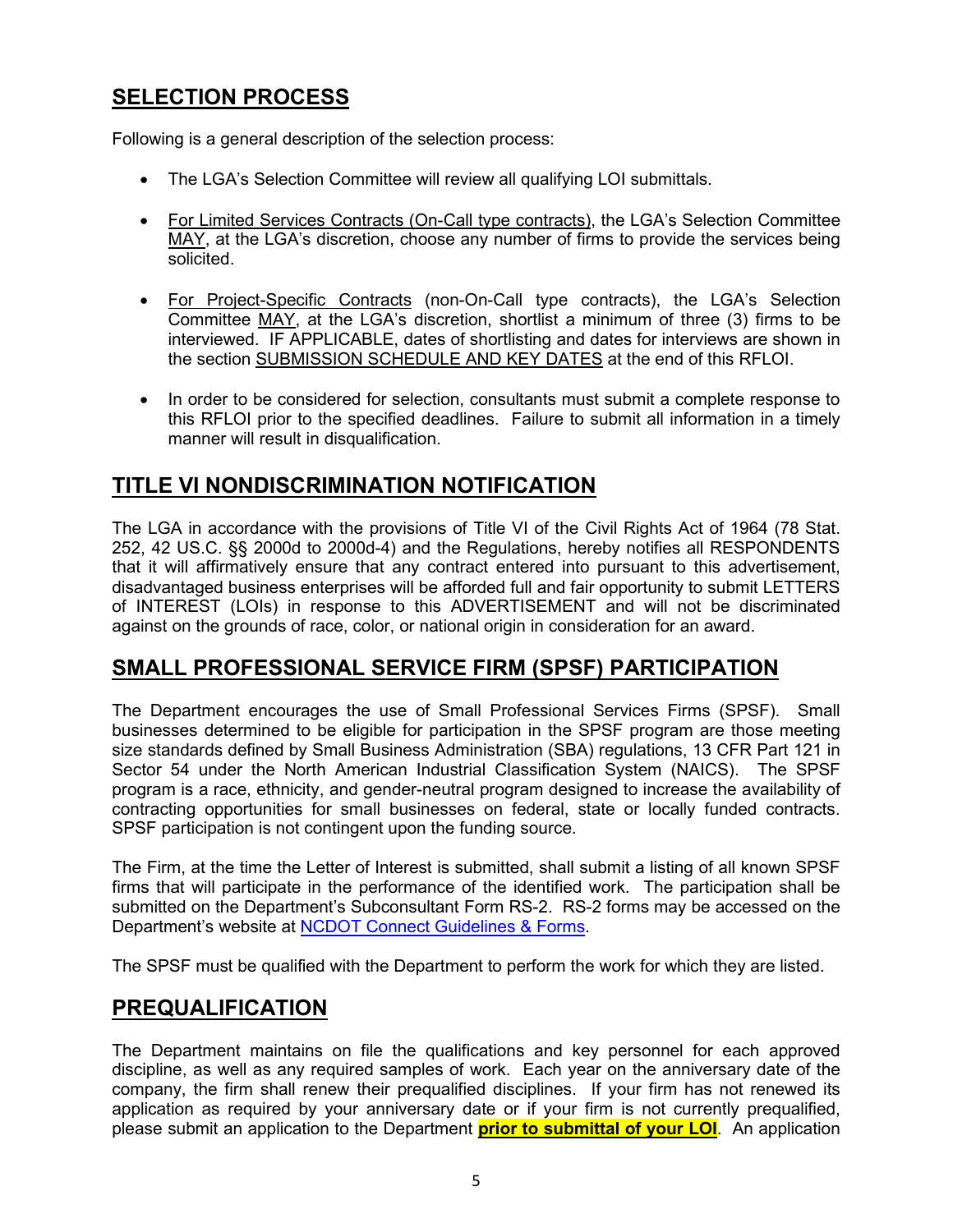may be accessed on the Department's website at [Prequalifying Private Consulting Firms](https://connect.ncdot.gov/business/Prequal/Pages/Private-Consulting-Firm.aspx) -- Learn how to become Prequalified as a Private Consulting Firm with NCDOT. Having this data on file with the Department eliminates the need to resubmit this data with each letter of interest.

Professional Services Contracts are race and gender neutral and do not contain goals. However, the Respondent is encouraged to give every opportunity to allow Disadvantaged, Minority-Owned and Women-Owned Business Enterprises (DBE/MBE/WBE) subconsultant utilization on all LOIs, contracts and supplemental agreements. The Firm, subconsultant and sub-firm shall not discriminate on the basis of race, religion, color, national origin, age, disability or sex in the performance of this contract.

## **DIRECTORY OF FIRMS AND DEPARTMENT ENDORSEMENT**

Real-time information about firms doing business with the Department, and information regarding their prequalification and certifications, is available in the Directory of Transportation Firms. The Directory can be accessed on the Department's website at [Directory of Firms](https://www.ebs.nc.gov/VendorDirectory/default.html) --Complete listing of certified and prequalified firms.

The listing of an individual firm in the Department's directory shall not be construed as an endorsement of the firm.

## **SELECTION CRITERIA**

### **All prequalified firms who submit responsive letters of interest will be considered.**

In selecting a firm/team, the selection committee will take into consideration qualification information including such factors as:

1. **40% =** Past performance/demonstrated experience working on similar projects,

including demonstrated experience with greenway trail design.

2. **25% =** Qualifications of the firm, key personnel's professional background and

expertise, and experience within the region on projects of a similar scale and nature.

- 3. **25% =** Project approach, including interest, project understanding, clear and defined scope of work, and clear project timeline.
- 4. **10% =** Past experience working on Federally funded projects administered by local agencies.

After reviewing qualifications, if firms are equal on the evaluation review, then those qualified firms with proposed SPSF participation will be given priority consideration.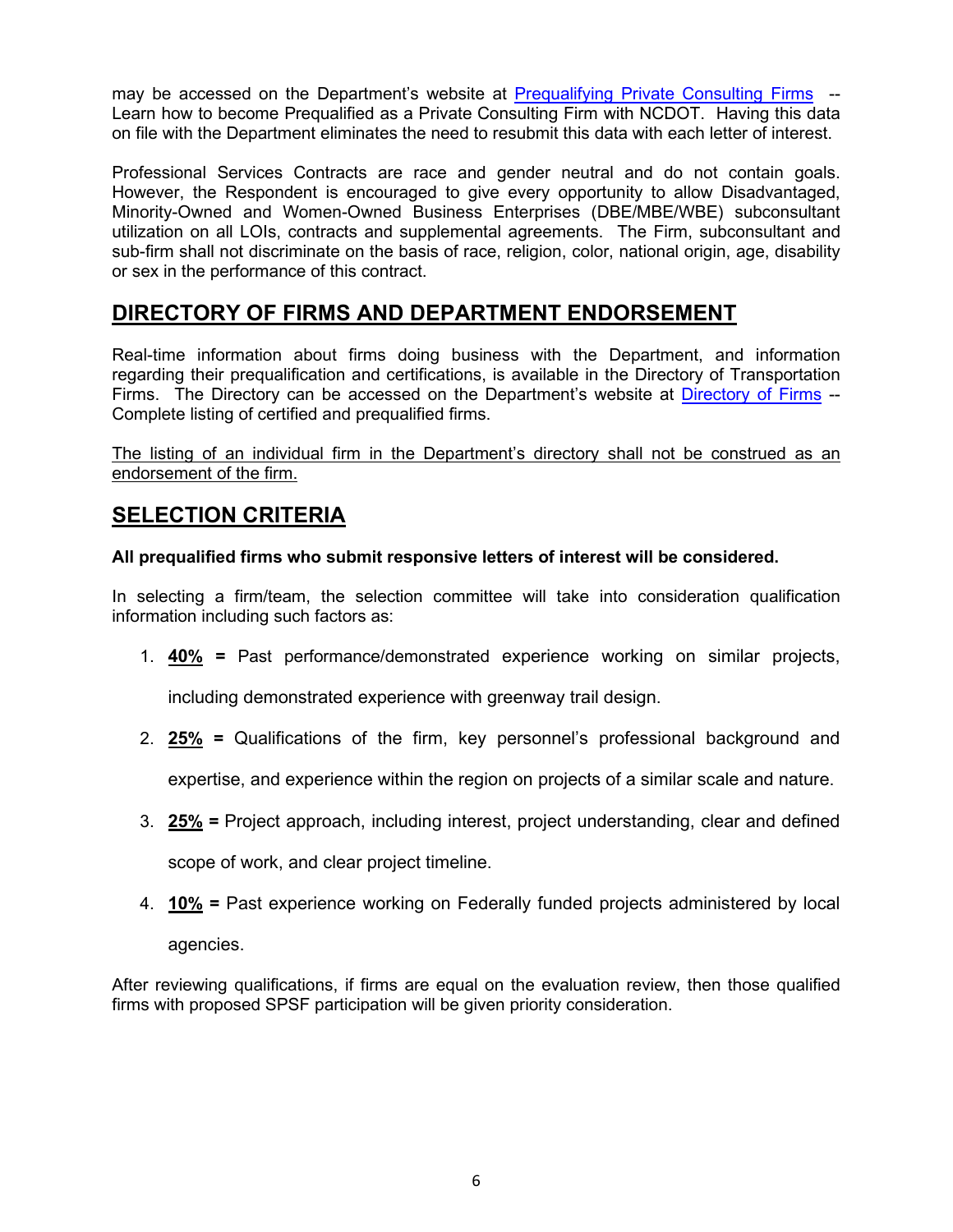## **SUBMISSION ORGANIZATION AND INFORMATION REQUIREMENTS**

The LOI should be addressed to **Travis Crayton, Planner and Project Coordinator**, and must include the name, address, telephone number, and e-mail address of the prime consultant's contact person for this RFLOI.

The LOI must also include the information outlined below:

Chapter 1 - Introduction

The Introduction should demonstrate the consultant's overall qualifications to fulfill the requirements of the scope of work and should contain the following elements of information:

- **Expression of firm's interest in the work.**
- **Statement of whether firm is on register.**
- Date of most recent private engineering firm qualification.
- Statement regarding firm's possible conflict of interest for the work; and
- Summation of information contained in the letter of interest.

#### Chapter 2 - Team Qualifications

This chapter should elaborate on the general information presented in the introduction, to establish the credentials and experience of the consultant to undertake this type of effort. The following must be included:

- 1. Identify recent, similar projects the firm, acting as the prime contractor, has conducted which demonstrates its ability to conduct and manage the project. Provide a synopsis of each project and include the date completed, and contact person.
- 2. If subconsultants are involved, provide corresponding information describing their qualifications as requested in bullet number 1 above.

### Chapter 3 - Team Experience

This chapter must provide the names, classifications, and location of the firm's North Carolina employees and resources to be assigned to the advertised work; and the professional credentials and experience of the persons assigned to the project, along with any unique qualifications of key personnel. Although standard personnel resumes may be included, identify pertinent team experience to be applied to this project. Specifically, the Department is interested in the experience, expertise, and total quality of the consultant's proposed team. If principals of the firm will not be actively involved in the study/contract/project, do not list them. The submittal shall clearly indicate the Consultant's Project Manager, other key Team Members and his/her qualifications for the proposed work. Also, include the team's organization chart for the Project / Plan. A Capacity Chart / Graph (available work force) should also be included. Any other pertinent information should also be listed in this section.

*Note:* If a project team or subconsultant encounters personnel changes, or any other changes of significance dealing with the company, NCDOT should be notified immediately.

#### Chapter 4 - Technical Approach

The consultant shall provide information on its understanding of, and approach to accomplish, this project, including their envisioned scope for the work and any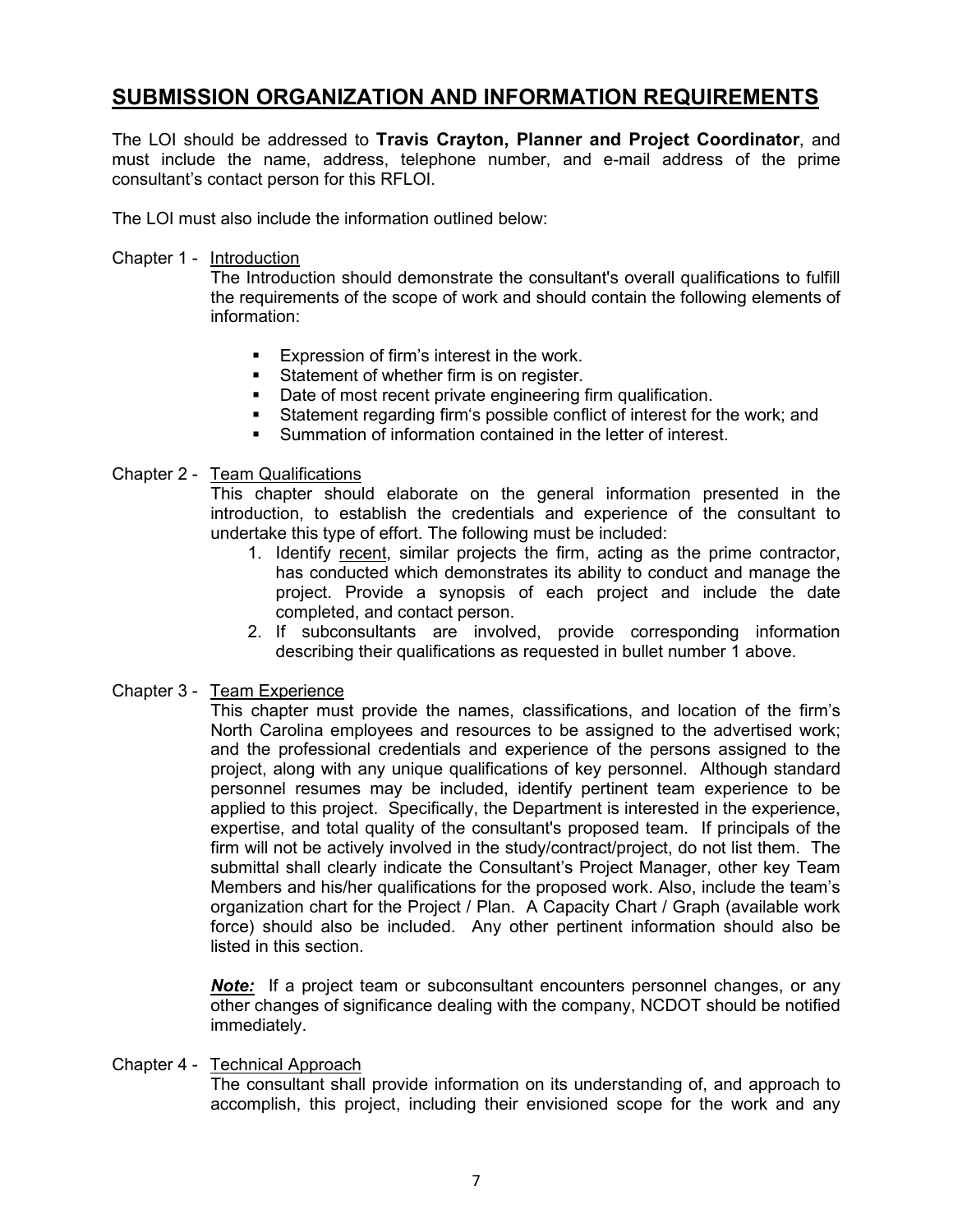innovative ideas/approaches, and a schedule to achieve completion of the work within the project timeline.

#### APPENDICES-

CONSULTANT CERTIFICATION Form RS-2

Completed Form RS-2 forms SHALL be submitted with the firm's letter of interest. This section is limited to the number of pages required to provide the requested information.

Submit Form RS-2 forms for the following:

- **Prime Consultant firm**
	- Prime Consultant Form RS-2 Rev 1/14/08; and
- **ANY/ALL Subconsultant firms** to be, or anticipated to be, utilized by your firm.
	- $\triangleright$  Subconsultant Form RS-2 Rev 1/15/08.
	- $\triangleright$  In the event the firm has no subconsultant, it is required that this be indicated on the Subconsultant Form RS-2 by entering the word "None" or the number "ZERO" and signing the form.

Complete and sign each Form RS-2 (instructions are listed on the form).

The required forms are available on the Department's website at: <https://connect.ncdot.gov/business/consultants/Pages/Guidelines-Forms.aspx>

[Prime Consultant Form RS-2](https://connect.ncdot.gov/business/consultants/Roadway/Form%20RS-2%20Prime%20Contractor%20(Task%20Orders%20ONLY).pdf)

[Subconsultant Form RS-2](https://connect.ncdot.gov/business/consultants/Roadway/Form%20RS-2%20Subcontract%20(Task%20Orders%20ONLY).pdf)

All submissions, correspondence, and questions concerning this RFLOI should be directed to **Travis Crayton**, Planner and Project Coordinator, at **[crayton@rtp.org](mailto:crayton@rtp.org)** or **919-433-1679**.

Questions may be submitted electronically only to the contact above. Responses will be issued in the form of an addendum available to all interested parties. Interested parties should also send a request, by email only, to the person listed above to be placed on a public correspondence list to ensure future updates regarding the RFLOI or other project information can be conveyed. Questions must be submitted to the person listed above no later than **February 25, 2022**. The last addendum will be issued no later than **March 1, 2022**.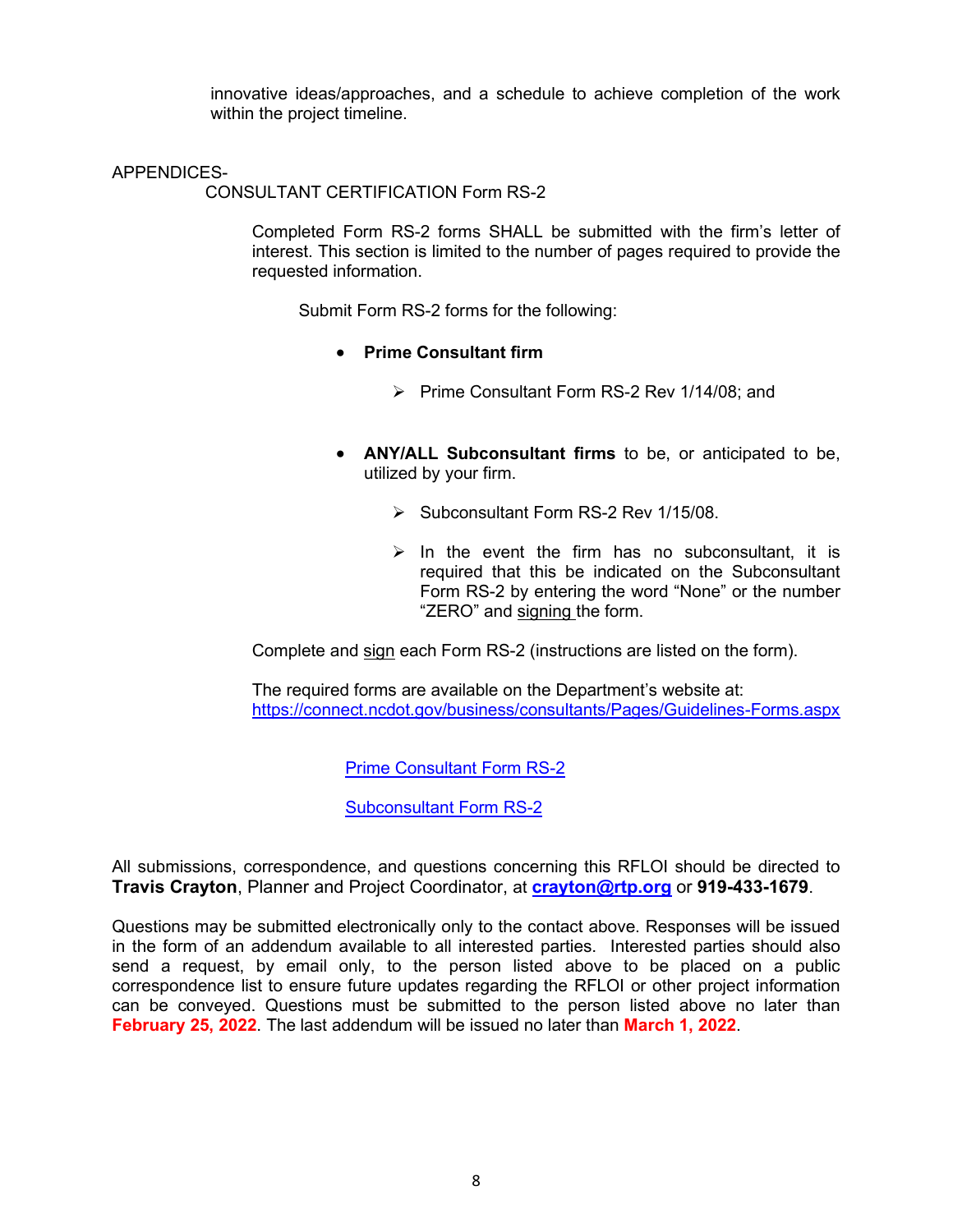## **SUBMISSION SCHEDULE AND KEY DATES**

RFLOI Release – **February 14, 2022** Deadline for Questions – **February 25, 2022** Issue Final Addendum – **March 1, 2022** Deadline for LOI Submission – **March 11, 2022, 3:00 PM ET** Firm Selection and Notification – **April 2022**